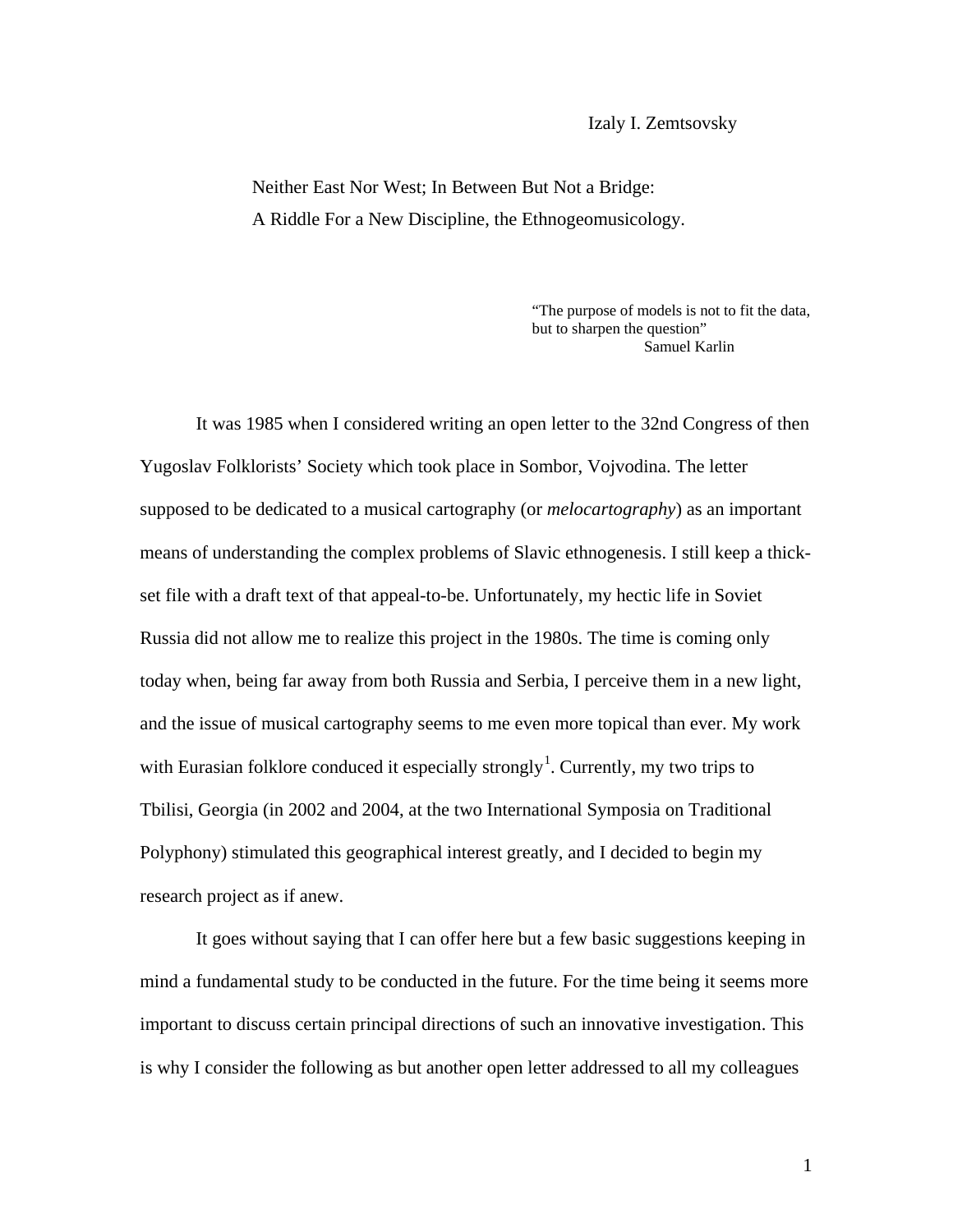for whom the geographical approach to the Eurasian music of oral tradition steps evidently out into foreground. If we decide to take the testimony of music really seriously, we must re-examine a concept of melocartography and its significance for the current ethnomusicology.

## 1. Introducing a new discipline, ethnogeomusicology

For years we have considered the historical approach to be the height of ethnomusicology, because it is the place of last resort in our conception of modernity. Nowadays we have become tired of that approach so that geography now attracts us. I propose to call the geographical approach to music of the oral tradition by the compound noun *ethnogeomusicology*.

This project focuses my enduring professional and personal interests in the fields of human geography, choral singing and specifically Georgian culture. Although my ethnomusicological interest in sung polyphony began with Russian folklore<sup>[2](#page-2-1)</sup>, soon I realized that only a broad ethnocultural horizon would help to define the phenomenon, and my ethnomusicological journey through Eurasia began<sup>[3](#page-2-2)</sup>.

Part-singing was always one of the most important elements of the *genius loci* of Eurasia. I studied folk polyphony among different Slavic peoples and their geographical neighbors (from the Baltic Latvians and Lithuanians to the Volga Mordovians) whose part-singing traditions form a distinctive musical planet of sung polyphony<sup>[4](#page-2-3)</sup>. Eventually I made a trip to Georgia (1980), and its vocal music appeared before my astounded gaze like the true kingdom of polyphony.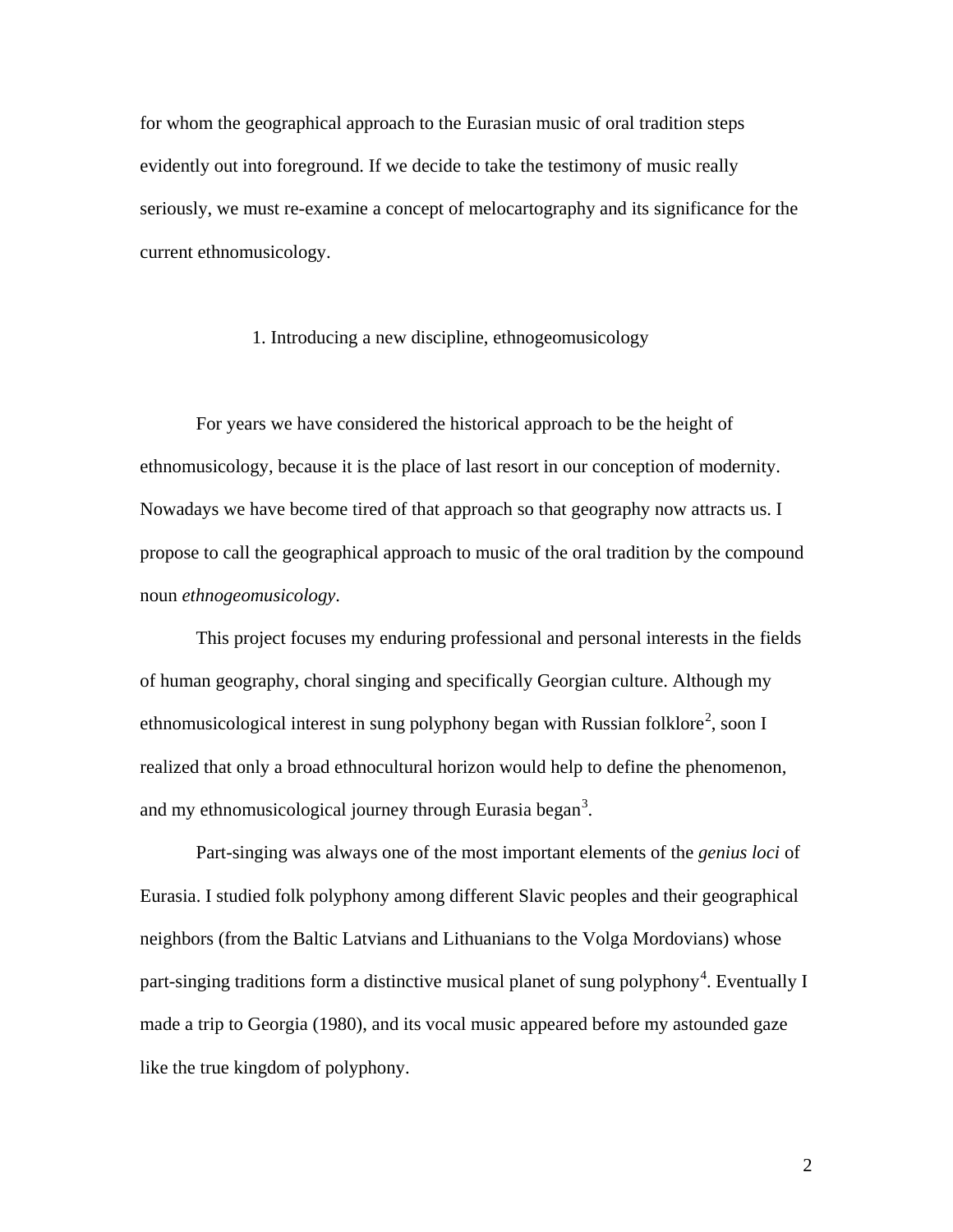The more I visited Georgia the better I understood that the wealth of Georgian polyphony not only constitutes a unique contribution of Georgian people into the depository of world music, but also gives a matchless example of geographic coexistence of the immense variety of collective music-making within a relatively small territory. In fact, a curiosity ignited about the correlation between polyphonic forms in Georgia and in other areas of its world distribution.

The number of ethnic groups that practice part-singing is unevenly scattered over the globe and forms a striking geographical pattern. The apparently irregular geographic range of the choral music-making constitutes the most puzzling scholarly question, which I am going to pursue. From this perspective, the project has a far-reaching ambition: eventually to find out the principle behind this enigmatic mapping.

<span id="page-2-0"></span>The preliminary world map of oral polyphony is difficult to make and much harder to explain. Dr. Joseph Jordania has presented the only general supposition, which connects part-singing with certain anthropological features of those who practice it*[5](#page-2-4)* . His complex and innovative hypothesis has been elaborated within a paradigm that might be called *the paradigm of origin*.

<span id="page-2-2"></span><span id="page-2-1"></span>However, I cannot follow such a global direction now: my project has not only that far-reaching target but first of all an immediate practical mission, which should ensure the realization of that larger goal in the future. Therefore I have to be restricted geographically (in this case by Georgia) and methodologically.

<span id="page-2-4"></span><span id="page-2-3"></span>I propose a specific method: it avoids the paradigm of origin and concentrates on an examination of spatial patterns in the distribution of part-singing. I am going to put the unseen world of polyphony on display. Thus, the project unites the data and techniques of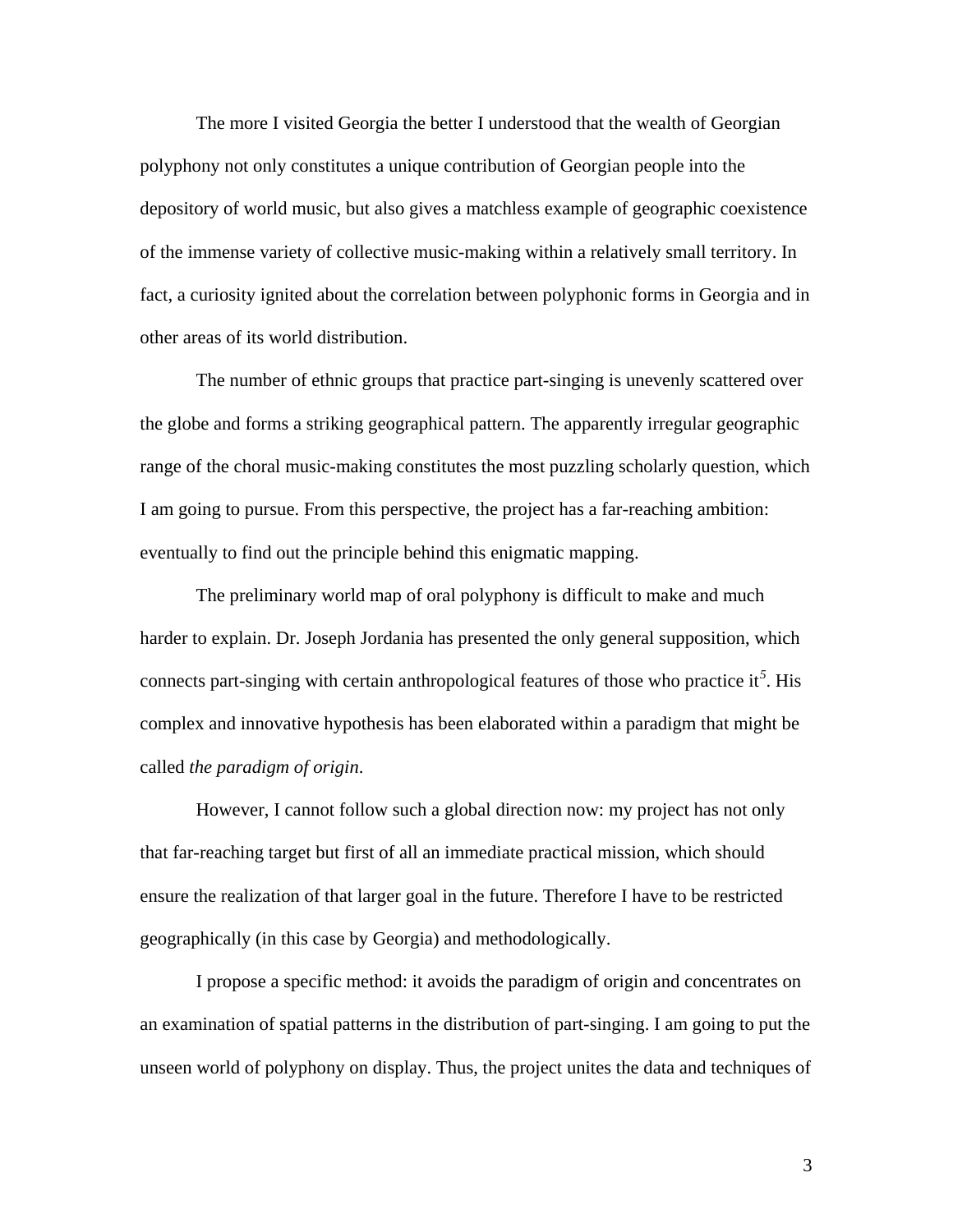<span id="page-3-0"></span>two closely interrelated disciplines, geography and ethnomusicology, whose interconnections, however, have been highly underestimated. Their collaboration, as I see it, leads to an emergent sub-discipline, which I decided to name *ethnogeomusicology*<sup>[6](#page-3-0)</sup>.

## 2. Creating the ethnogeomusical model.

Any scholar alone cannot complete the task of mapping polyphony globally. Another way of engaging with the mapping of part-singing distribution must be sought. I propose to base the research on an *ethnogeomusical model.* This model would integrate the typological approach to classifying musical data<sup>[7](#page-3-1)</sup> with the geographical approach to analyzing a particular territory. Thus, the model sought in the study would join together music of the songs (represented by its basic structural types), the territory upon which it is sung, and its traditional singers, a community of *Homines Polyphonici[8](#page-3-2)* , who occupy that territory and perform these types of polyphonic music.

<span id="page-3-2"></span><span id="page-3-1"></span>Logistically, the project of creating the ethnogeomusical model entails three main steps. First of all, the taxonomy of all types of polyphonic music-making is needed. Second, the correlation between all these types should be revealed. Third, the convincing geographical selection must be proposed.

<span id="page-3-5"></span><span id="page-3-4"></span><span id="page-3-3"></span>1. *Taxonomy*. Since the number of distinct part-singing forms is finite, so it is possible to make a tentative catalogue of their basic structural types. Among these types are (1) the antiphonal alternation of two separate ensembles, (2) the parallel movement of two or, at times, three voices in a certain interval, (3) the contrastive relation of different melodic lines (predominantly in three-part texture but also in two- and four-part, and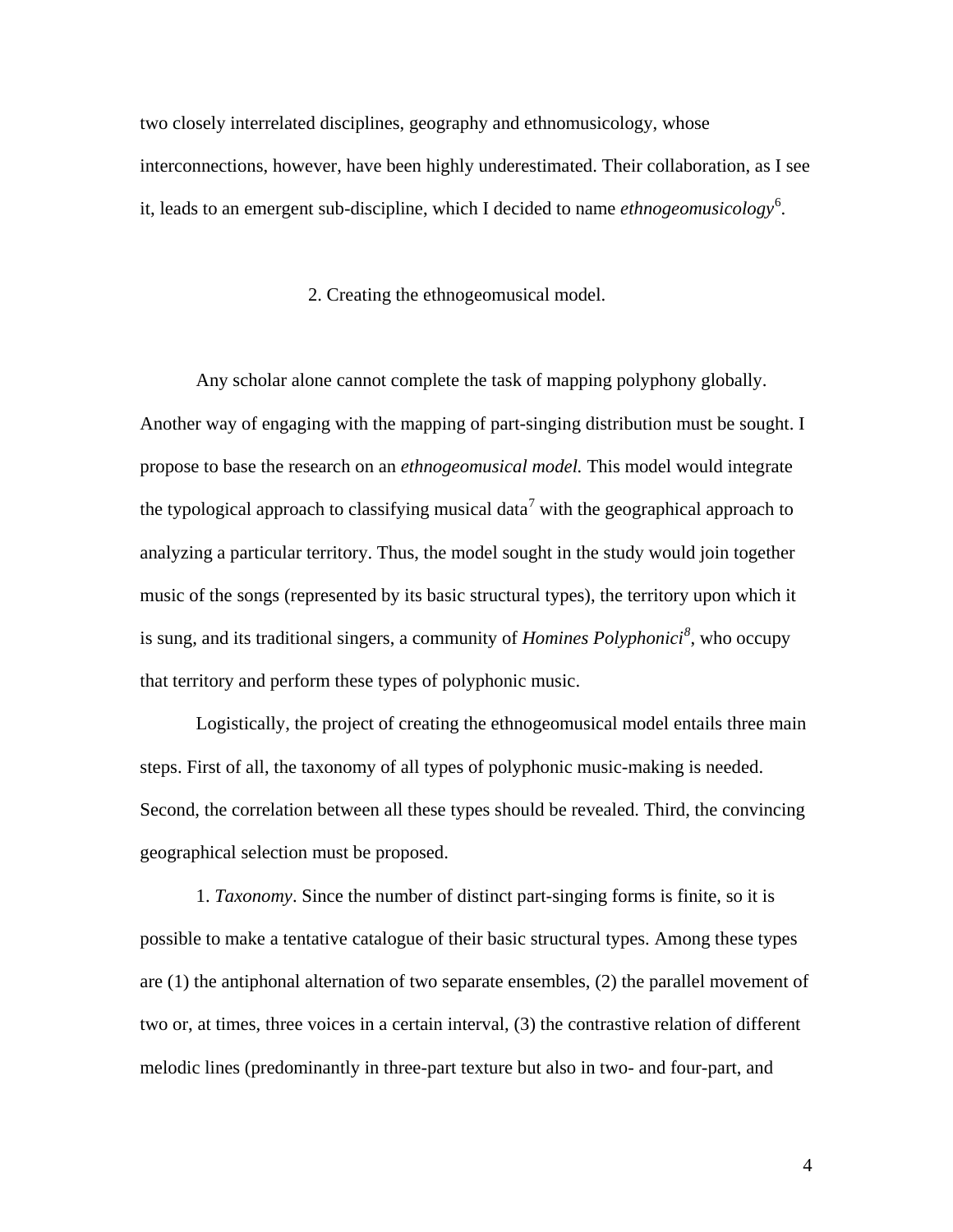even more part forms), (4) the so-called drone polyphony (of different types, from twopart singing with a melodically active drone to a melody over a stable drone to the polyphonic dialogue with two high voices over a less movable drone bass), (5) the complex parallel polyphony, whereby all the voices follow the same rhythmic pattern, thus producing chordal progression in different intervals including those with parallel seconds, fifths and fourths, (6) the quasi-canon, and some other, more rare types. This inventory of polyphonic forms as well as the methodological basis for their relevance needs to be refined and expanded.

2. *Correlation*. These types of collective music-making should not be regarded and interpreted as a linear sequence, which a scholar usually organizes in the evolutional succession from more simple to more complex types. What I propose, instead of the evolutional series, can be metaphorically named a *constellation[9](#page-3-3)* . According to my understanding of the oral tradition, a constellation is always primordially plural. It means, the types of part-singing are self-sufficient and independent: they are not necessarily derived from each other, are not reduced to each other; ontologically, as if they do not know about each other. This is the fundamental reason for the replacement, in the present project, of the paradigm of origin with the *paradigm of constellation*. In geographical dimension all types are equal: they are not inter-dependent but inter-arranged within a constellational pattern.

According to the paradigm of constellation, the part-singing in the oral tradition reveals itself in the complete set of all polyphonic types within a given territory. What is more, within that definite area, all these types can duplicate themselves in numerous of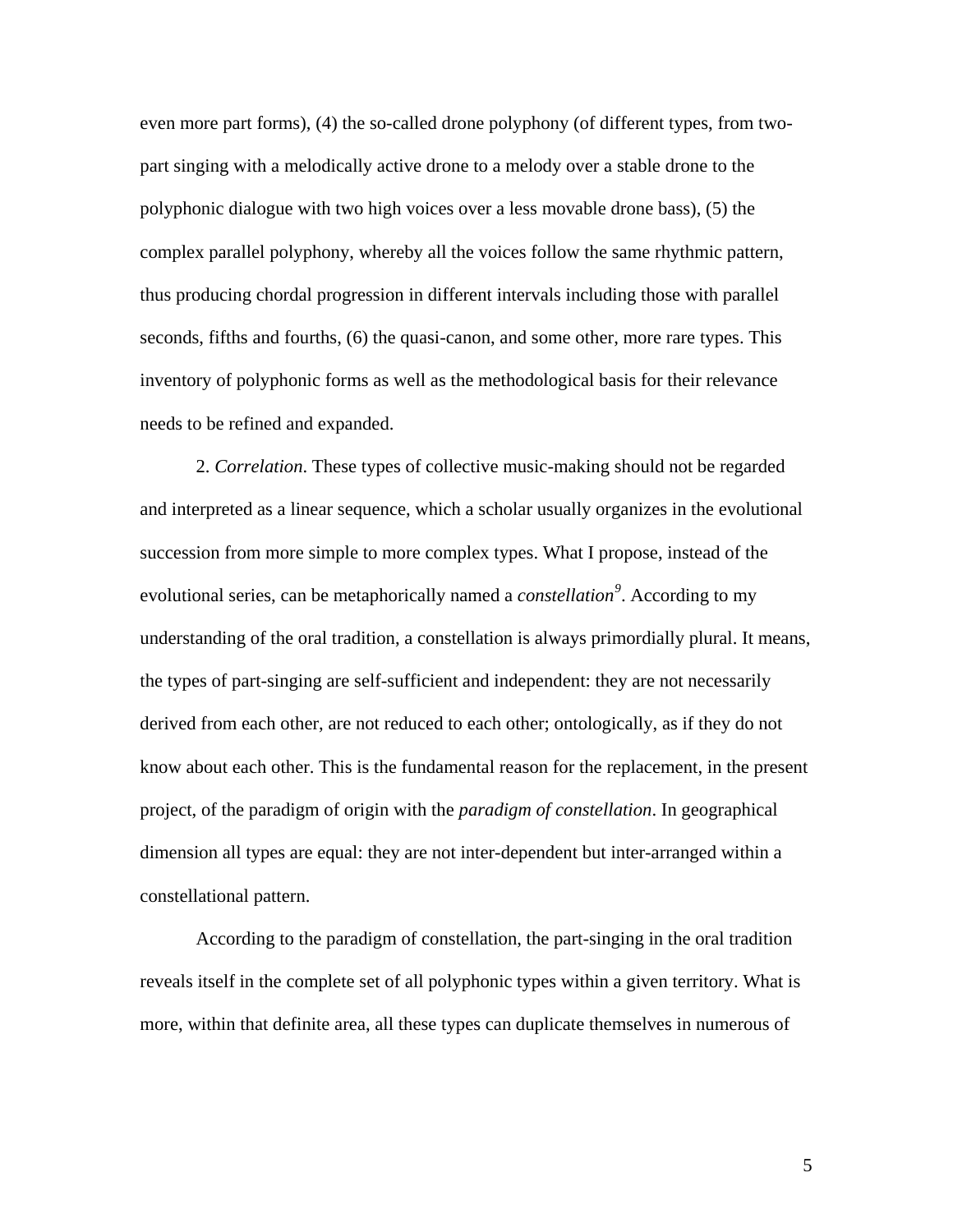variants and versions, and those concomitant forms enrich the constellational model. A way of taking into account and mapping those derivations will be proposed.

3. *Geographical selection*. The total constellation of polyphonic forms comprises an immense variety of territorial patterns in different geographical zones of the world, from East to West and from South no North.. However, in order to create an ethnogeomusical model, we have to select an optimal geographic location. Then applying it in various ethnogeographical situations must test the chosen model as a new way of mapping polyphony, of seeing its actual configuration and of asking innovative questions to its distribution. Thus, the success of the whole project depends on the right geographical choice for such a constellational model.

Choosing Georgia requires a number of arguments.

## 3. Selecting Georgia.

So, as such a geographical model I propose to take Georgia – not the Georgian Republic as a whole because it is a multi-ethnic state but those regions of the country which are inhabited by the vernacular variety of the Georgian people proper. This pertains to fourteen ethnographic sections of the country (in alphabetical order): Ajaria [or Adzharia], Gouria, Imeretia, Kakhetia, Kartli, Khevi, Khevsureti, Megrelia, Meskhetia, Mtiuleti, Pshavi, Racha, Svanetia, and Tusheti.

I consider the self-contained miniature world of part-singing in Georgia as a model, i.e., an ethnogeomusical unity whose characteristics supposedly occur in different ethnogeographical areas over the globe.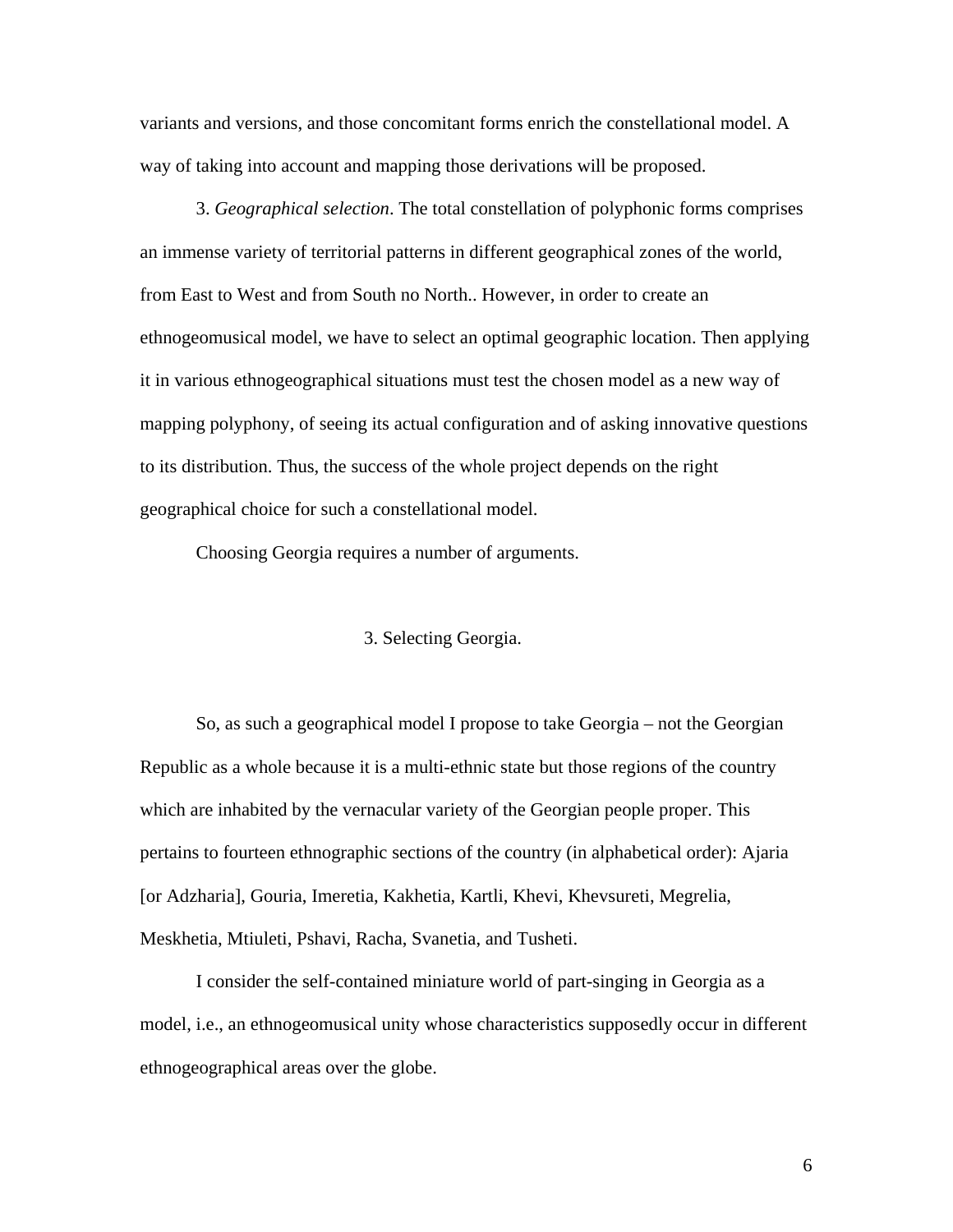There are four main reasons for this ethnogeomusical selection and its corresponding extrapolation $10$ .

First, the Georgian people inhabit a land about the size of West Virginia or South Carolina (if one looks from the USA), in all 26,911 square miles. However, the regional musical traditions in Georgia are remarkably distinct for such a small country. This can be called the Treasure Island of Traditional Polyphony. Thanks to its unusual geographical concentration of different types of polyphony, Georgia is relatively easier to make observations and to investigate than other countries where traditional polyphony is scattered over vast territories **(**such as in Russia or in Mediterranean countries as a whole.) In regard to a critical premise for this project, the extraordinary richness of its polyphony allows me to believe that Georgia (and apparently only Georgia) possesses all basic types of world part-singing. This significant interpretation will be shown to be valid in the course of research.

Second, the Georgians lived compactly in their historic territory since early times and were largely a rural people (the peasantry with a dominant noble elite). Georgia is home to an ancient civilization, which includes the *civilization of part-singing*. The Georgians have a deep sense of being rooted in their traditional homeland, unique languages and their music. Moreover, Georgia has been a Christian country since the fourth century, and therefore its polyphony is known in two main forms – sacred and secular, i.e., in both liturgical and folkloric practices. All these factors are essential for maintaining an oral tradition with its immensely rich polyphony.

Third, the diversity of Georgian polyphony also has a geographical basis. Nowhere else in Eurasia are the patterns of nature and human culture so complex. It is no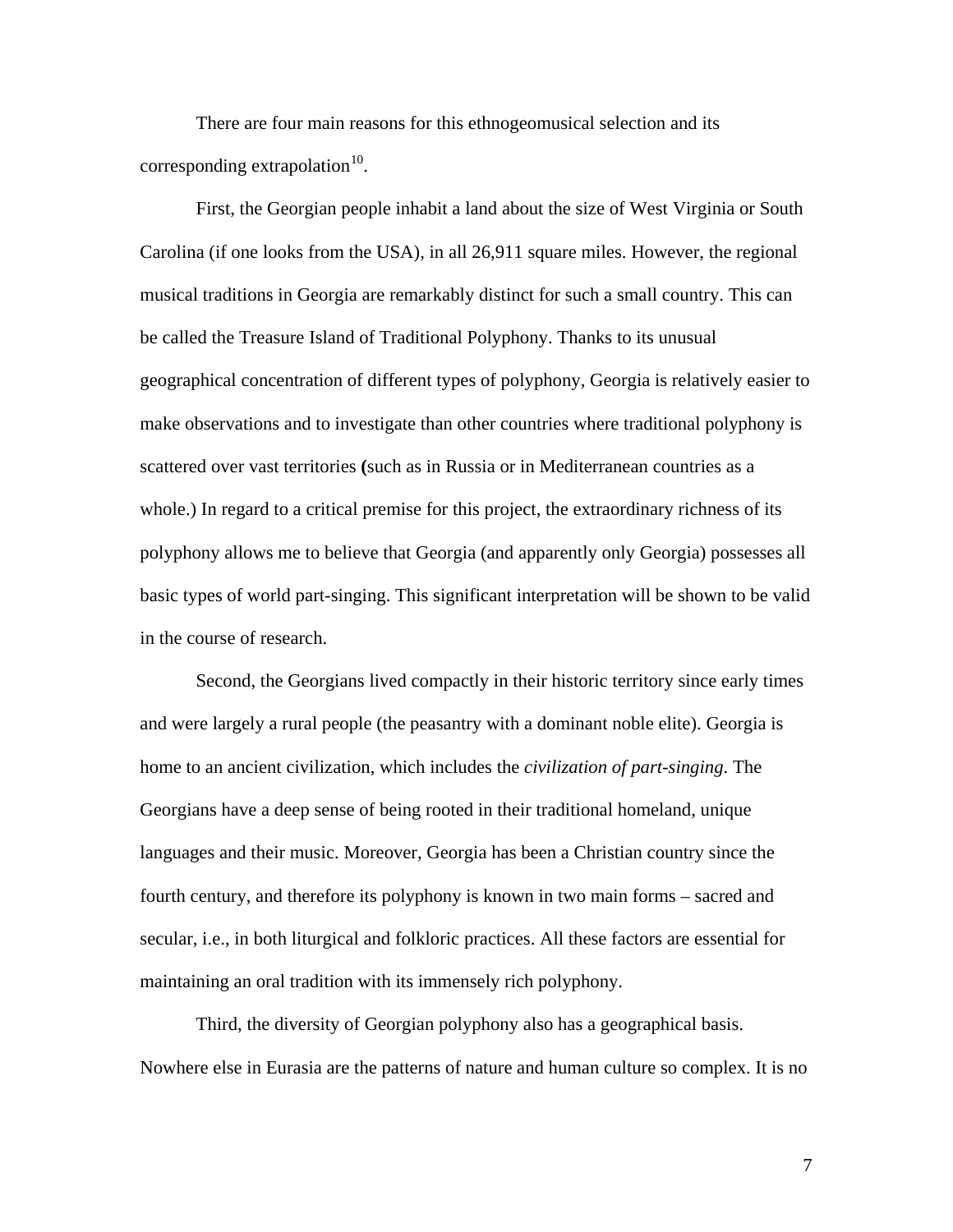accident that geographers call this territory *Eurasia in microcosm*. It is characterized by extreme diversity: "the region is a veritable ethnological museum -- a meeting-place, but not necessarily a melting-pot<sup> $n11$  $n11$ </sup>. Indeed, the Georgian nation covers a land with over a hundred different types of landscapes and twenty-three physically distinct geographic regions. The borders of Georgian dialects often follow geographic features. This is why ethnomusicologists should also study the spatial dimensions of part-singing and should learn to think in geographic terms.

Fourth, Georgia, between the Greater and Lesser Caucasus, is eighty percent mountainous. Because of this there are two dominant spatial vectors in the distribution of part-singing in Georgia, the horizontal and the vertical. It means, the phenomenon of oral polyphony exists there in a primordial plurality and diversity of forms and their contrastive geographic dissemination. This is another reason why Georgia can serve as the best model for studying part-singing traditions elsewhere found in various landscapes.

Thus, Georgian polyphony is remarkable and unique on several accounts but it is not this characteristically Georgian uniqueness that makes it an ideal model for the study of part-singing in the world. It is the very coexistence of all types of part-singing within such a small territory that imparts Georgia its modeling quality and heuristic power. The Georgian model suggests that forms, which are absent in Georgia, should not be counted as a definite type of part-singing.

The Georgian musical tradition may be assumed to represent the whole range of polyphonic types and therefore study of it should shed light on many puzzles that are linked with the phenomenon under investigation.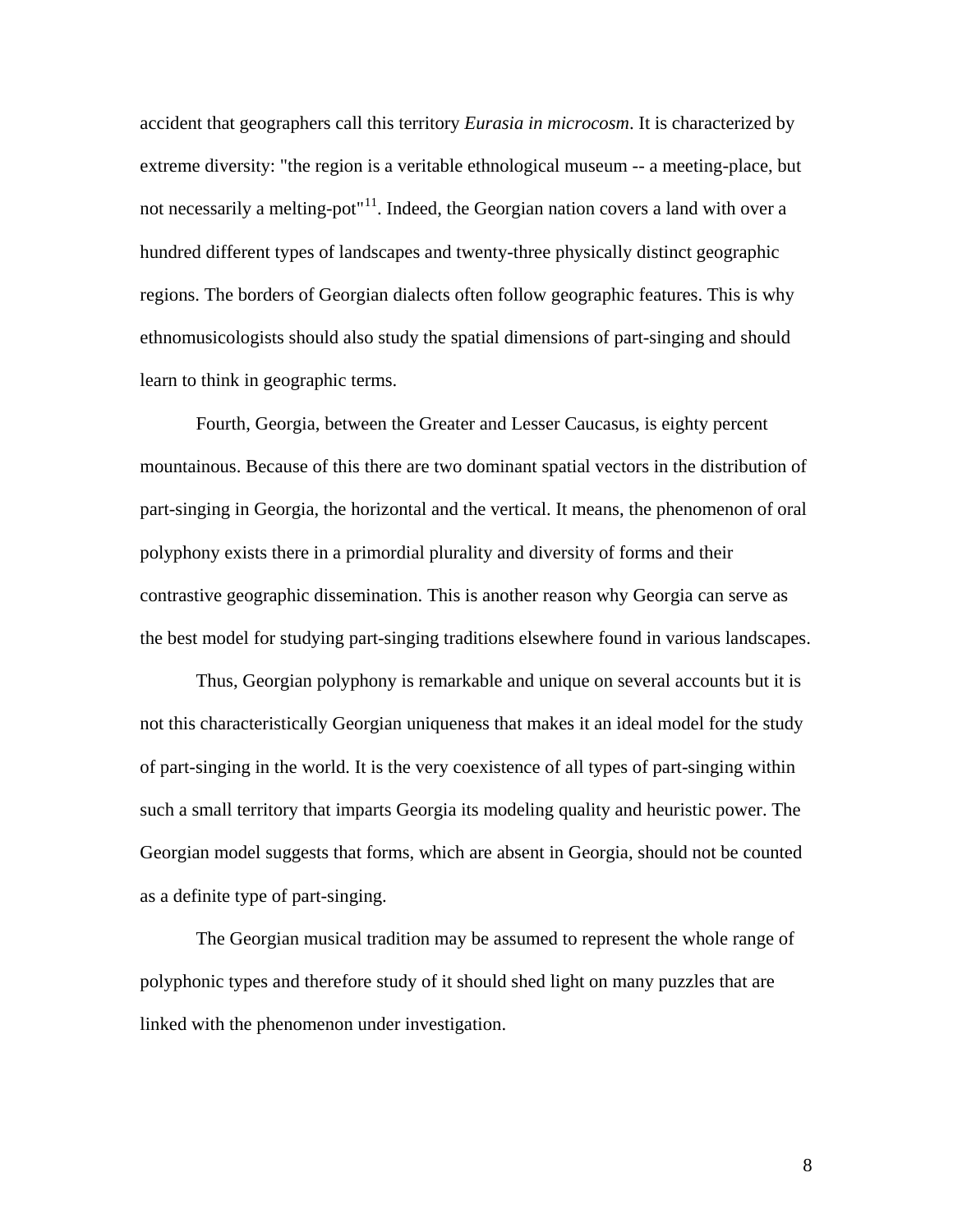Although the proposed model should serve well as a working model, creation of such a model is not an end in itself. However, elaboration of the constellational model should provide a fundamental breakthrough in the perplexing study of part-singing in Eurasia and probably in the world.

## 4. Neither East Nor West

The title being shaped as a riddle is more than a particular riddle. It reflects the nature of our discipline: we are always facing riddles of the object under investigation. This specific riddle, however, can tell us not only of its unique solution (although Georgia undeniably belongs neither to West nor to East and does not bridge them being geographically flanked by these continents) but of the general matter in question. Indeed, the *in-between-ness* constitutes the gist of all Eurasian areas, Georgia included.

Defining Eurasia musically, as I see it, means do not search for some encounters of East and West in music but to discover those specific features which apparently belong to all basic parts of that gigantic compound continent – the features which are neither Eastern nor Western but always *Eurasian*.

What does it mean to belong to Eurasia? I am inclined to believe that practically every corner of ethnogeographical Eurasia has that particular *Eurasian mark*, i.e., musically Eurasia is not a sum of European and Asian characteristics but the *Eurasianness* through and through. (The whole definition of the Eurasian musical features should be done in a special study).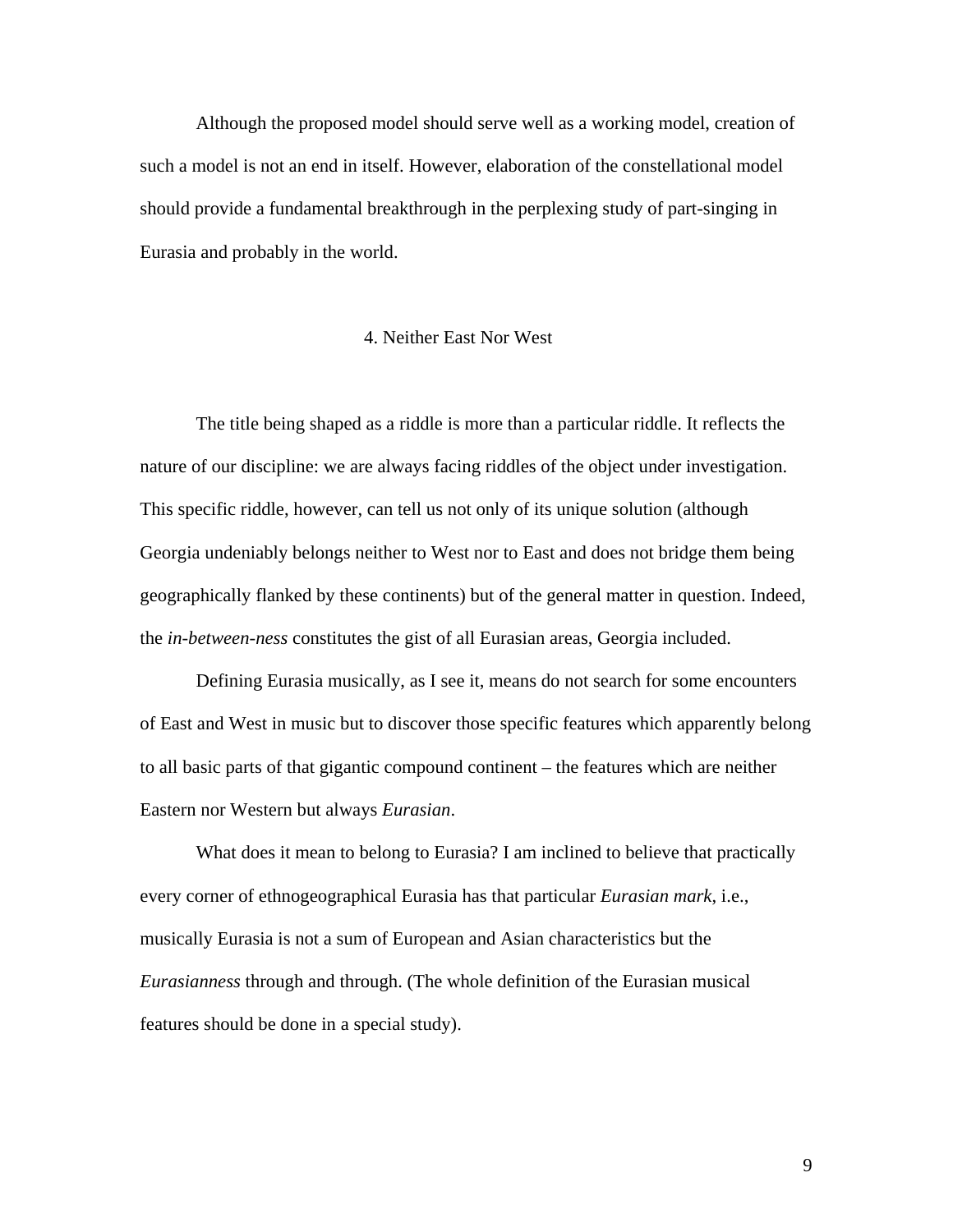I do not repeat here the well-known motto of Mikhail Bakhtin that every cultural act lives essentially on the boundaries. This is not a problem of boundaries – this is a problem of geographical indissolubility of the musical continent as a historical phenomenon. The essence of Eurasia looks to me as *being always in between* -- in particular, in between East and West, North and South. And among all in-between-areas there are several regions that claim their *in-between-ness* with a special strong reason. To my view, such places are (each in its own measure) -- Caucasus, Crimea, the Volga-Ural area, nomadic steppes of Central Asia (along with Altai mountain region), and, to a considerable extent, the Balkans. In these specific *chronotopical slots* of Eurasia the concentration of the *Eurasianness* in question attains its exceptional strength. I can also add to the list of such places the Hungarian music of peasant tradition.

The approach to all particular regions of Eurasia not in the light of the West-East dichotomy but from the point of view of the briefly described here Eurasian unity seems to be the most forward-looking and fruitful. The Georgian model is but one means to achieve that ambitious aim.

In the future, I believe, a set of such ethnogeomusical models should be created and elaborated. If the Georgian model will eventually help to examine the Eurasian world of traditional polyphony, some other ethnogeomusical models can be crucial for our understanding of the variety of Eurasian phenomena. Among them I foresee such hypothetically effective ethnogeomusical models as *the Central Asian* for the study of musical epics in Eurasia, *the Russian* for the explanation of Eurasian lyric sung forms, *the Serbian* to explore the set of collective dance genres, *the Bulgarian* for examining of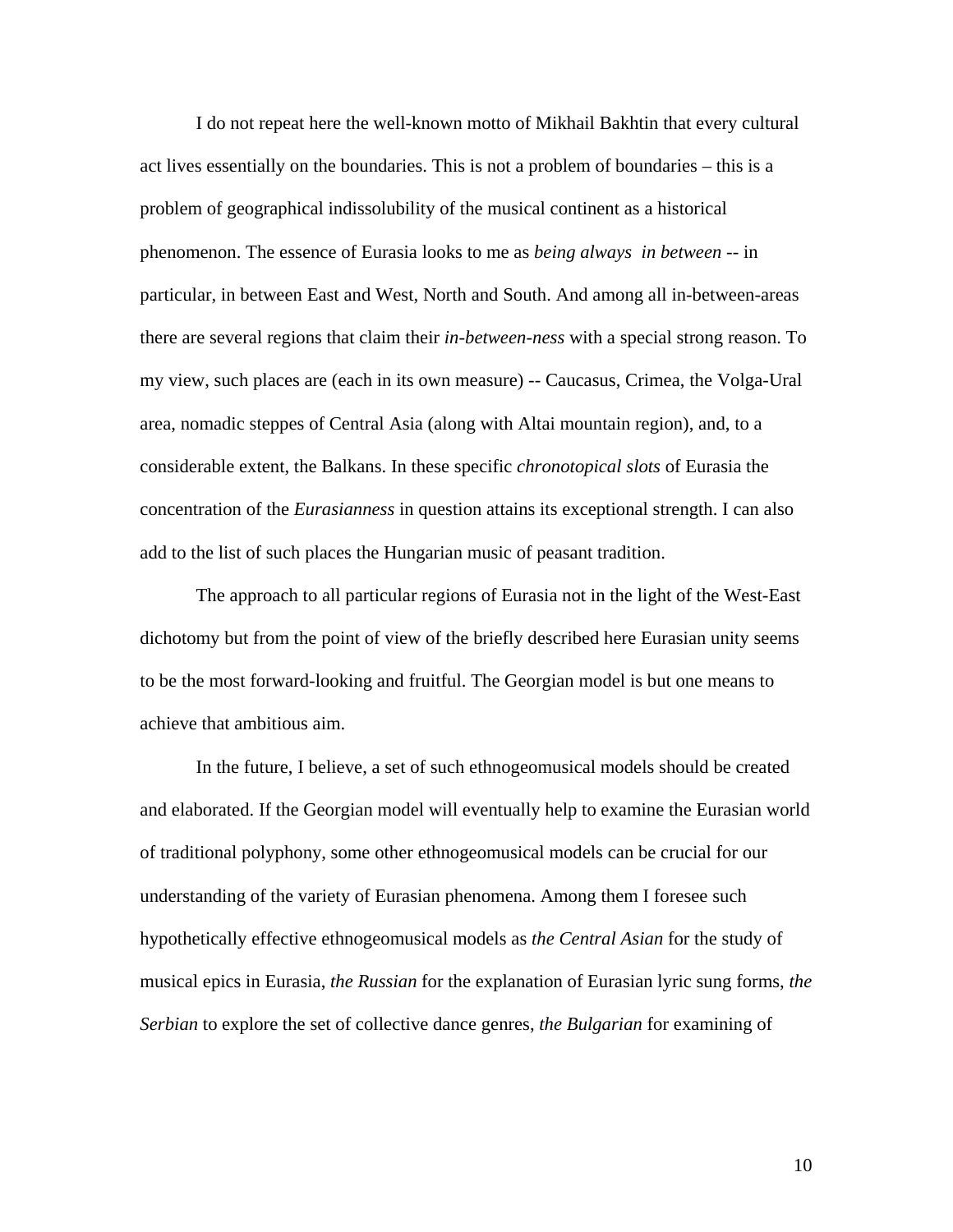traditional calendric folklore, and the array of others for a multiplicity of diverse research purposes.

Of course, ethnogeomusicological investigation shall not be limited by creating ethnogeomusical models only -- there are many other ways to explore music of the oral tradition from ethnogeographical point of view. The ethnogeomusicology may indeed have a great future.

<sup>1</sup> See such articles of mine as "An Ethnomusicological View of the Baltic-Slavic Dirge in an Indo-European Context," *Balto-Slavic Research* (Moscow: Nauka, 1987): 60--70; "Music and Ethnic History: An Attempt to Substantiate a Eurasian Hypothesis," *Yearbook for Traditional Music,* vol. 22 (1990): 20—28; "Gábor Lükő and the Ethnomusicology of Eurasia," introductory article to the volume *Our Musical Mother Tongue* by Gábor Lükő (Budapest: Táton, 2002: 23--32 in Hungarian, 477--488 in English); "Some Interethnic Musical Phenomena Along the Silk Road: Toward a History of "Drawn Out" Singing in Eurasia," *The Silk Road Project, Arts and Humanities Programs at Cal Performances*, University of California, Berkeley, 2003: 56—59. See also the article listed in the 3d reference below.

<sup>2</sup> Izaly Zemtsovsky. *The Examples of Folk Polyphony: An Anthology*. Moscow, 1972.

<sup>3</sup> My approach has been recently outlined in an article: Izaly Zemtsovsky. "The Sound Space of Eurasia," *The Eurasian Expanse: Sound, Word, Image*. Edited by Viacheslav Ivanov. Moscow, 2003: 397—408.

<sup>4</sup> See, for instance: Izaly Zemtsovsky. "Polyphony: Russia and West-Central Asia," *The New Grove's Dictionary of Music and Musicians* (Second edition, vol. 20 (2001): 80--83). <sup>5</sup> Joseph Jordania. "Folk Polyphony, Ethno-genesis and Race-genesis" (*Soviet Ethnography*, Moscow, 1988, no. 2); *Georgian Traditional Part-Singing in the International Context of Polyphonic Cultures (Toward the Question of the Origin of Part-Singing).* Tbilisi, 1989 (in